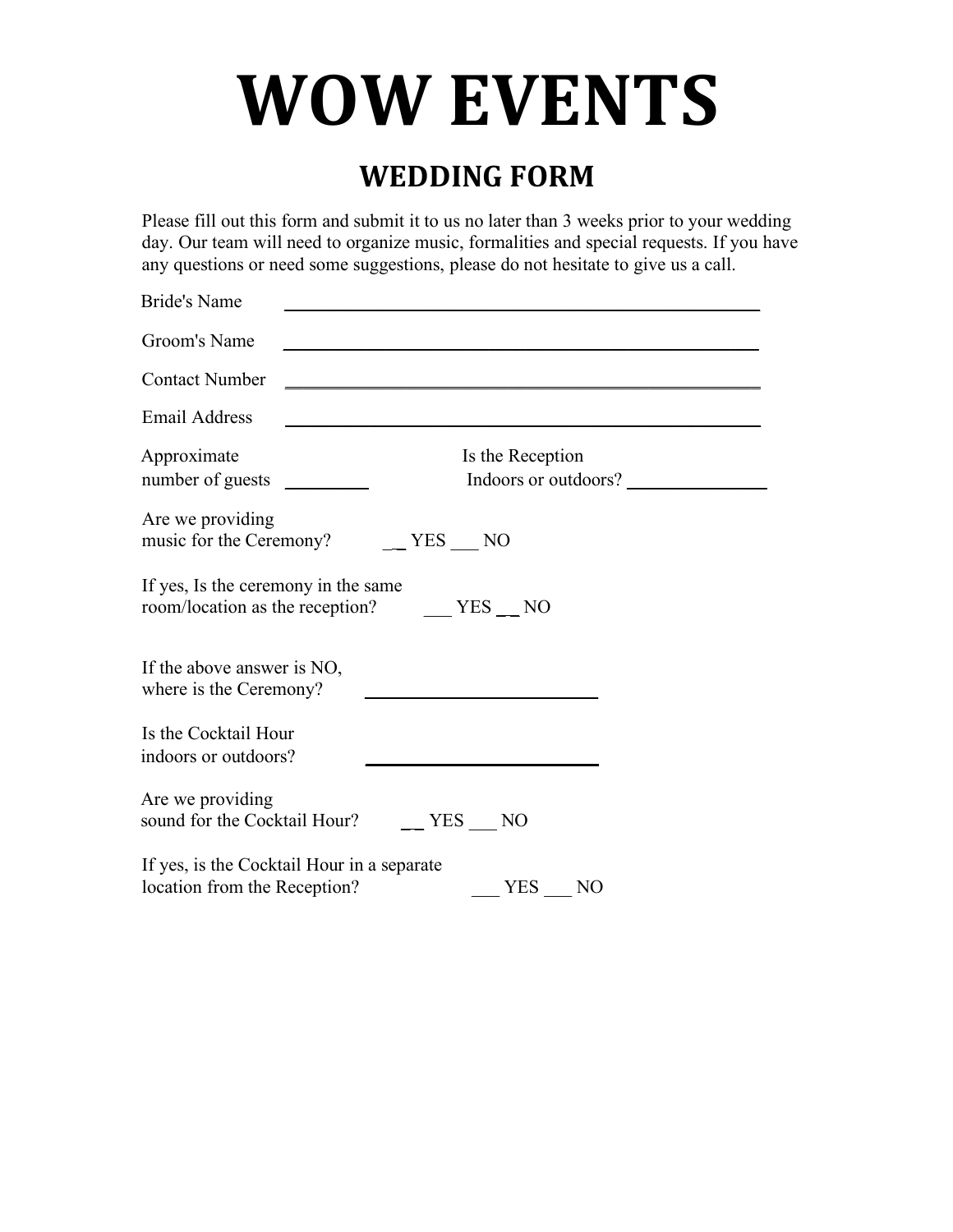### **CEREMONY MUSIC**

*If we are providing a Ceremony Sound System please fill this out.* 

| Songs for the arrival of guests (or just pick a genre) |
|--------------------------------------------------------|
| Artist & Song Title:                                   |
| Artist & Song Title:                                   |
| Artist & Song Title:                                   |
| Artist & Song Title:                                   |
| Artist & Song Title:                                   |
|                                                        |
| Artist & Song Title:                                   |
| Artist & Song Title:                                   |

Song for the wedding party as they walk down the aisle

Artist & Song Title:

Song for the Bride as she walks down the aisle

Artist & Song Title: \_\_\_\_\_\_\_\_\_\_\_\_\_\_\_\_\_\_\_\_\_\_\_\_\_\_\_\_\_\_\_\_\_\_

Song for the Bride & Groom as they exit the ceremony

Artist & Song Title: \_\_\_\_\_\_\_\_\_\_\_\_\_\_\_\_\_\_\_\_\_\_\_\_\_\_\_\_\_\_\_\_\_\_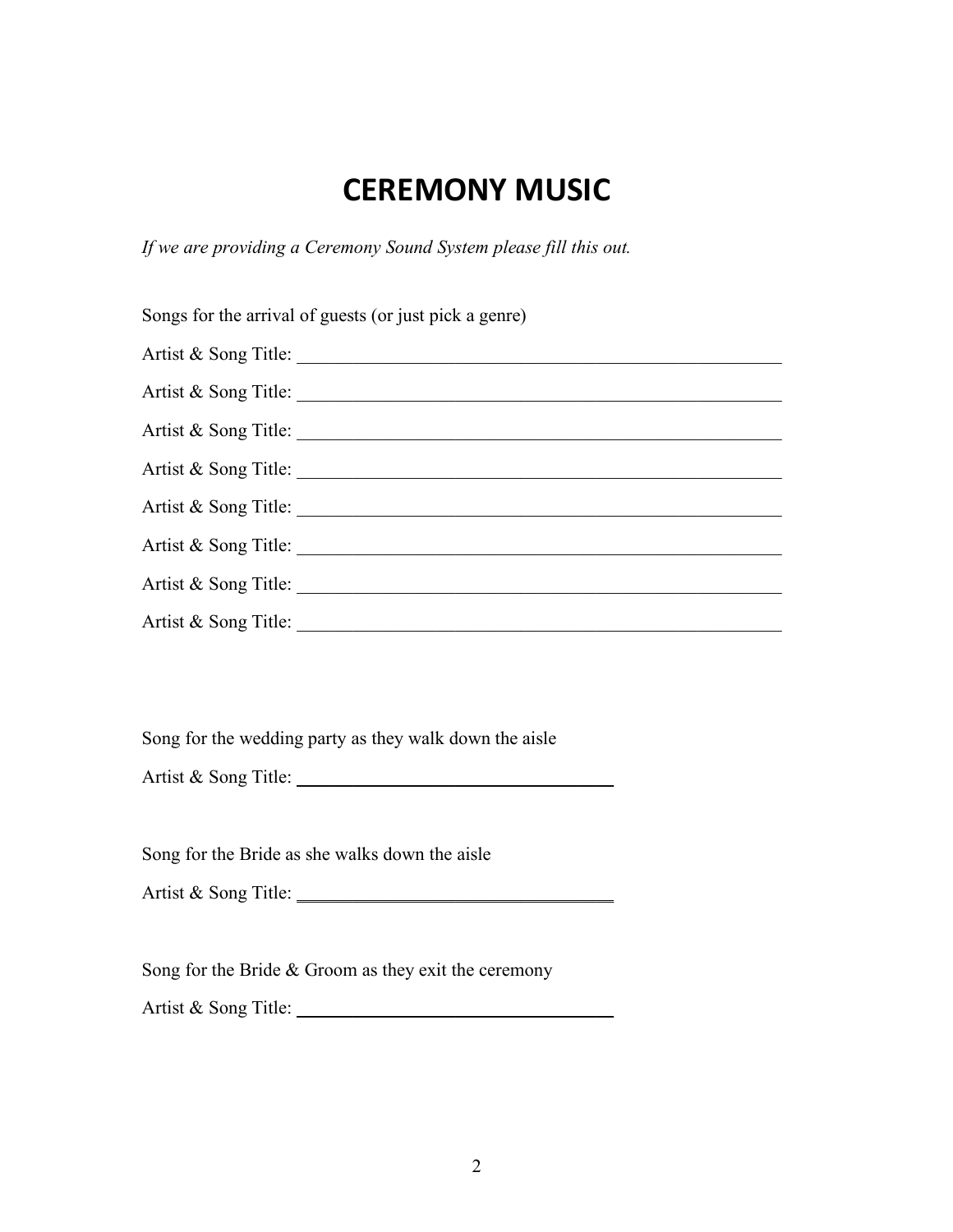## **WEDDING PARTY**

| Bride's Mother                                     |  |                                                                                                                                                                                                                               |  |
|----------------------------------------------------|--|-------------------------------------------------------------------------------------------------------------------------------------------------------------------------------------------------------------------------------|--|
| Bride's Father                                     |  |                                                                                                                                                                                                                               |  |
| Groom's Mother                                     |  | the control of the control of the control of the control of the control of the control of the control of the control of the control of the control of the control of the control of the control of the control of the control |  |
| Groom's Father                                     |  |                                                                                                                                                                                                                               |  |
|                                                    |  |                                                                                                                                                                                                                               |  |
| <b>Bridesmaid</b>                                  |  | <u> 1989 - Johann John Stone, markin amerikan basar dan berkecama dalam pengaran basar dalam pengaran dalam peng</u>                                                                                                          |  |
| Usher                                              |  |                                                                                                                                                                                                                               |  |
| <b>Bridesmaid</b>                                  |  |                                                                                                                                                                                                                               |  |
| Usher                                              |  |                                                                                                                                                                                                                               |  |
| <b>Bridesmaid</b>                                  |  |                                                                                                                                                                                                                               |  |
| Usher                                              |  |                                                                                                                                                                                                                               |  |
| <b>Bridesmaid</b>                                  |  |                                                                                                                                                                                                                               |  |
| Usher                                              |  |                                                                                                                                                                                                                               |  |
| <b>Bridesmaid</b>                                  |  |                                                                                                                                                                                                                               |  |
| Usher                                              |  |                                                                                                                                                                                                                               |  |
|                                                    |  |                                                                                                                                                                                                                               |  |
| Flower Girl/Jr. Bridesmaid                         |  |                                                                                                                                                                                                                               |  |
| <b>Ring Bearer</b>                                 |  | <u> 1989 - Johann Barbara, martxa alemaniar a</u>                                                                                                                                                                             |  |
| Matron/Maid of Honor                               |  |                                                                                                                                                                                                                               |  |
| <b>Best Man</b>                                    |  |                                                                                                                                                                                                                               |  |
| <b>BRIDE &amp; GROOM!!!</b><br>Introducing you as? |  |                                                                                                                                                                                                                               |  |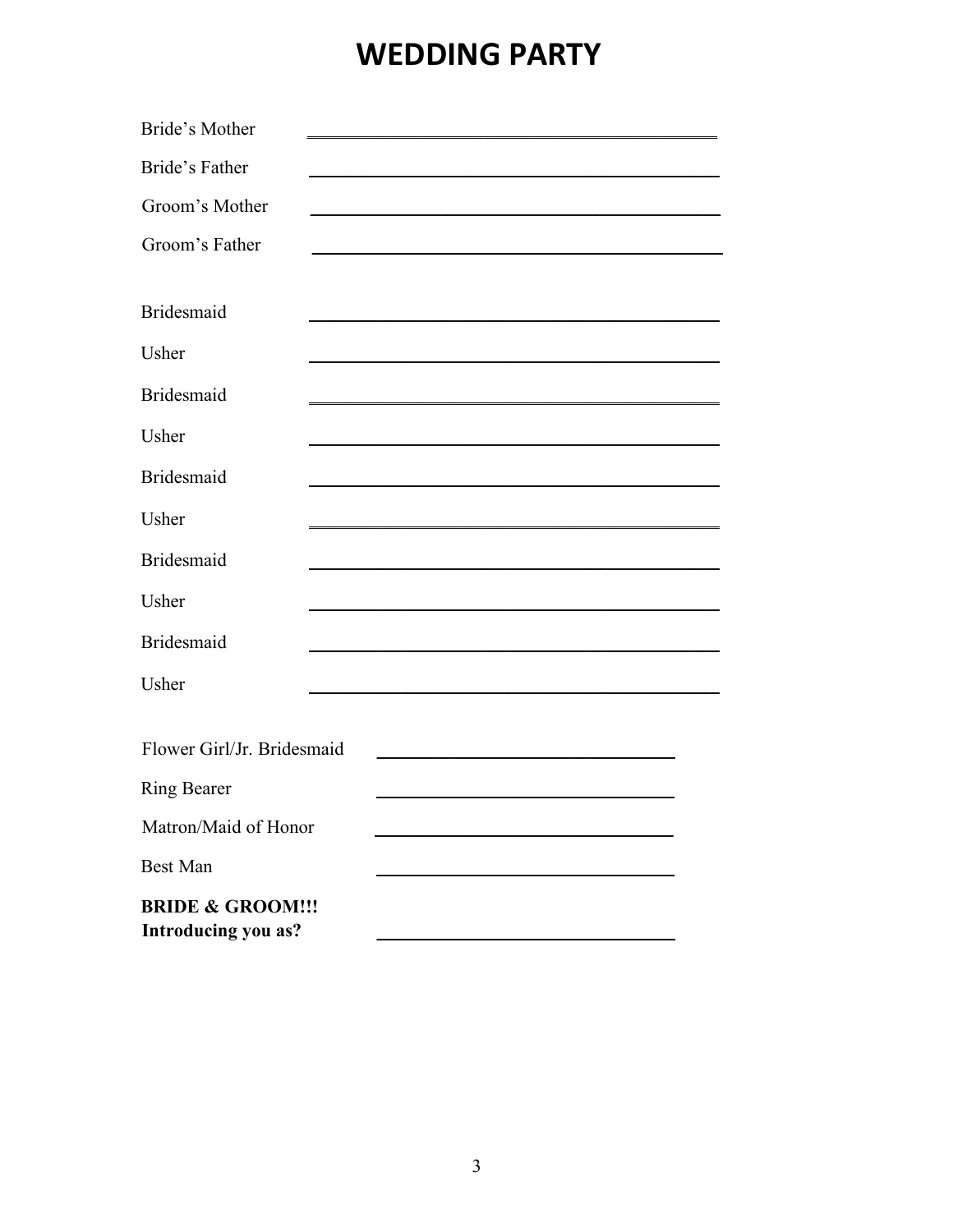# **RECEPTION INFORMATION**

For the reception entrance songs we recommend songs that are upbeat and fun. However, this is your BIG DAY so you choose whatever you would like.

| Wedding Party Entrance Song                      |
|--------------------------------------------------|
| Bride & Groom Entrance Song                      |
| First Dance Song                                 |
|                                                  |
| Who will say the toast?                          |
| Will there be a hora and/or a tarantella?        |
|                                                  |
|                                                  |
| What song for the removal of the Garter?         |
| Is the groom throwing the garter? ___ YES ___ NO |
| If yes, What song for the garter toss?           |
| Is the bride throwing the bouquet? ___ YES __ NO |
| If yes, what song for the bouquet toss?          |
| Cake Cutting ? ___ YES ___ NO                    |
|                                                  |
|                                                  |
|                                                  |

Is DJ meal included?  $□$  Yes  $□$  No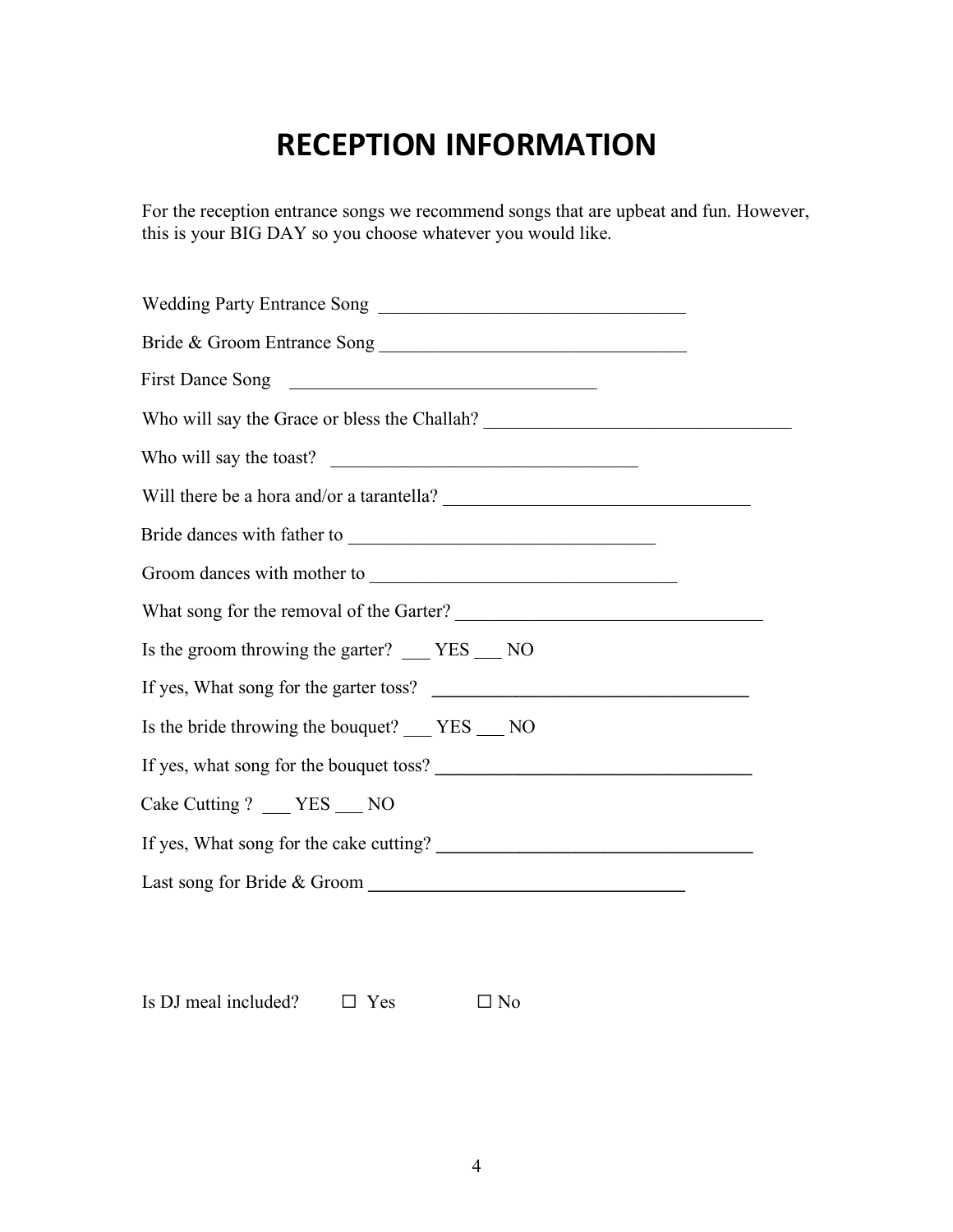#### **COCKTAIL HOUR MUSIC**

Please check all that apply.

| O SMOOTH JAZZ               | O OLDIES       | O CLASSIC   |
|-----------------------------|----------------|-------------|
| o DISCO                     | O STANDARDS    | O Nu DISCO  |
| O TOP 40 JAZZ               | O CLASSIC ROCK | O           |
| CLASSICAL                   |                |             |
| O SOFT ROCK                 | O NEW AGE      | $\circ$ R&B |
| <b>O COUNTRY</b>            | <b>O</b> INDIE |             |
| O BALLADS                   |                |             |
| O OTHER                     |                |             |
| (if other, please specific) |                |             |

#### **DINNER MUSIC**

Please check all that apply.

| O SMOOTH JAZZ               | O OLDIES       | O CLASSIC   |
|-----------------------------|----------------|-------------|
| O DISCO                     | O STANDARDS    | O Nu DISCO  |
| O TOP 40 JAZZ               | O CLASSIC ROCK | Ő           |
| <b>CLASSICAL</b>            |                |             |
| O SOFT ROCK                 | O NEW AGE      | $\circ$ R&B |
| <b>O COUNTRY</b>            | <b>O</b> INDIE |             |
| O BALLADS                   |                |             |
| O OTHER                     |                |             |
| (if other, please specific) |                |             |

#### **DANCING MUSIC**

Please check all that apply.

| $\circ$ TOP 40              | $\circ$ 60'S       | O POLKAS/ETHNIC |
|-----------------------------|--------------------|-----------------|
| O HOUSE                     | $\circ$ 70'S/DISCO | O SALSA         |
| <b>O COUNTRY</b>            | $\circ$ 80'S       | O MERENGUE      |
| O HIP HOP                   | $\circ$ 90'S       | O REGGAETON     |
| O FUNK                      | $\circ$ 2K'S       | <b>O</b> INDIE  |
| O CLASSIC ROCK              | 0 EDM              | O PUNK          |
| $\circ$ 40'S/BIG BAND       | O HIGH ENERGY      | O SWING         |
| $\circ$ 50'S                | O OLD SCHOOL       | O STANDARDS     |
| O OTHER                     |                    |                 |
| (if other, please specific) |                    |                 |